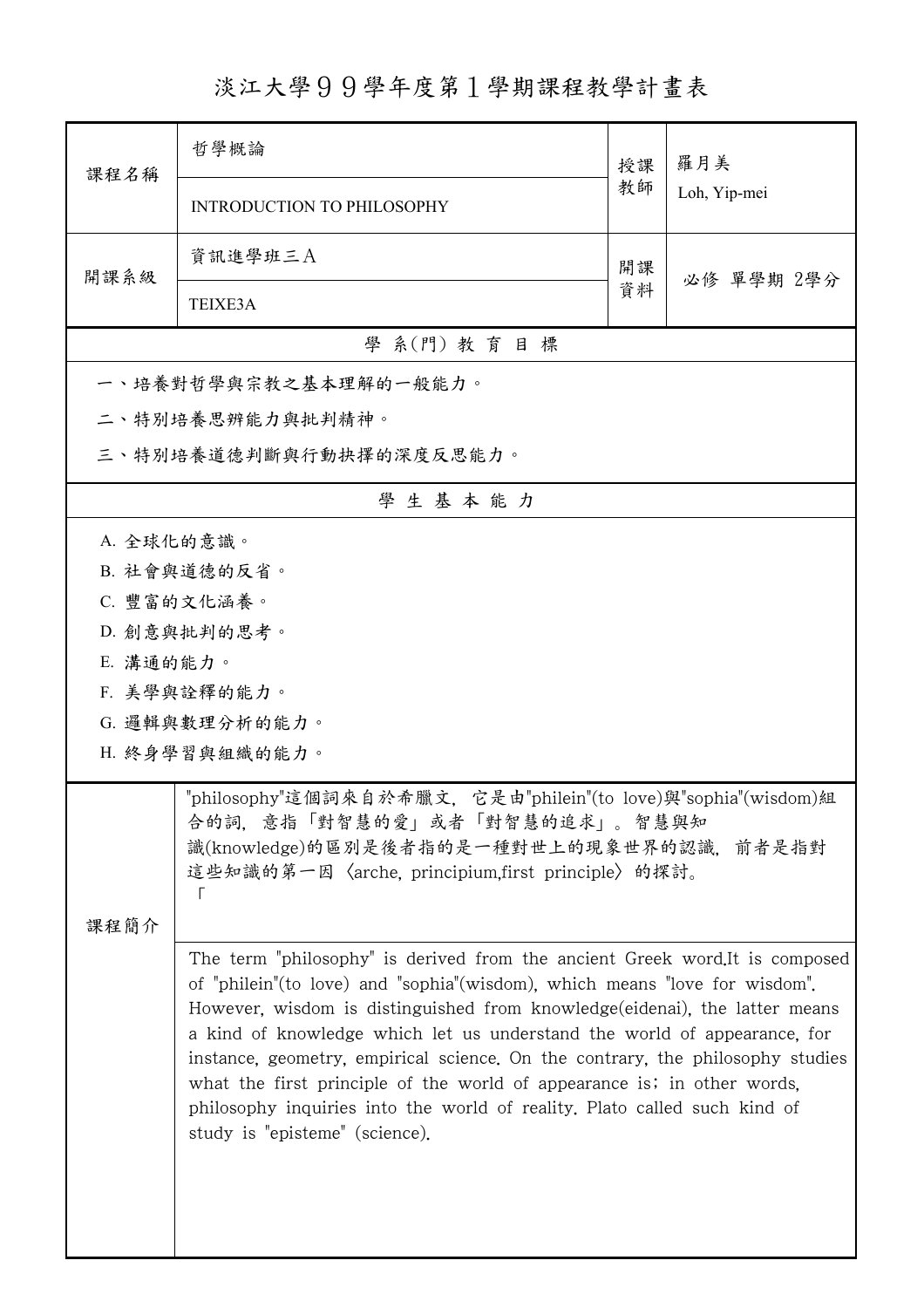本課程教學目標與目標層級、學生基本能力相關性

一、目標層級(選填): (一)「認知」(Cognitive 簡稱C)領域:C1 記憶、C2 瞭解、C3 應用、C4 分析、 C5 評鑑、C6 創造 (二)「技能」(Psychomotor 簡稱P)領域:P1 模仿、P2 機械反應、P3 獨立操作、 P4 聯結操作、P5 自動化、P6 創作 (三)「情意」(Affective 簡稱A)領域:A1 接受、A2 反應、A3 重視、A4 組織、 A5 內化、A6 實踐

二、教學目標與「目標層級」、「學生基本能力」之相關性:

 (一)請先將課程教學目標分別對應前述之「認知」、「技能」與「情意」的各目標層級, 惟單項教學目標僅能對應C、P、A其中一項。

 (二)若對應「目標層級」有1~6之多項時,僅填列最高層級即可(例如:認知「目標層級」 對應為C3、C5、C6項時,只需填列C6即可,技能與情意目標層級亦同)。

 (三)再依據所訂各項教學目標分別對應該系「學生基本能力」。單項教學目標若對應「學 生基本能力」有多項時,則可填列多項「學生基本能力」(例如:「學生基本能力」可 對應A、AD、BEF時,則均填列)。

| 序            | 教學目標(中文)                |                                                        |                                                                                                                                                                                                                                                                    | 相關性                |                |  |  |
|--------------|-------------------------|--------------------------------------------------------|--------------------------------------------------------------------------------------------------------------------------------------------------------------------------------------------------------------------------------------------------------------------|--------------------|----------------|--|--|
| 號            |                         |                                                        | 教學目標(英文)                                                                                                                                                                                                                                                           | 目標層級               | 學生基本能力         |  |  |
| $\mathbf{1}$ |                         | 本課程協助學生理解哲學在生活上<br>的意義, 培養學生獨立思考與判斷<br>的能力、不被大眾的意見所左右。 | The course will assist<br>students to understand the<br>meaning of philosophy in our<br>life, and cultivate students to<br>think and to judge<br>independently and<br>individually; that is, their<br>insights will not be impacted<br>by the belief of the crowd. | C <sub>4</sub>     | <b>ABCDEGH</b> |  |  |
|              | 教學目標之教學策略與評量方法          |                                                        |                                                                                                                                                                                                                                                                    |                    |                |  |  |
| 序<br>號       |                         | 教學策略<br>教學目標<br>評量方法                                   |                                                                                                                                                                                                                                                                    |                    |                |  |  |
| $\mathbf{1}$ |                         | 本課程協助學生理解哲學在生活上<br>的意義、培養學生獨立思考與判斷<br>的能力,不被大眾的意見所左右。  | 課堂講授                                                                                                                                                                                                                                                               | 出席率、報告、期中<br>考、期末考 |                |  |  |
|              | 授課進度表                   |                                                        |                                                                                                                                                                                                                                                                    |                    |                |  |  |
| 週次           | 日期                      |                                                        | 內 容 (Subject/Topics)                                                                                                                                                                                                                                               |                    | 備註             |  |  |
| 1            | 09/13                   | 課程介紹                                                   |                                                                                                                                                                                                                                                                    |                    |                |  |  |
|              | 09/20<br>$\overline{2}$ | 哲學的意義                                                  |                                                                                                                                                                                                                                                                    |                    |                |  |  |
|              | 3<br>09/27              | 倫理學: 蘇格拉底與柏拉圖 〈影片介紹:片長各10分<br>鐘〉                       |                                                                                                                                                                                                                                                                    |                    |                |  |  |
|              | 10/04<br>4              | 倫理學:康德〈影片介紹:片長10分鐘〉                                    |                                                                                                                                                                                                                                                                    |                    |                |  |  |
|              | 10/11<br>5              | 醫療倫理學                                                  |                                                                                                                                                                                                                                                                    |                    |                |  |  |
|              | 10/18<br>6              | 知識論:狄卡爾的懷疑方法                                           |                                                                                                                                                                                                                                                                    |                    |                |  |  |
|              |                         |                                                        |                                                                                                                                                                                                                                                                    |                    |                |  |  |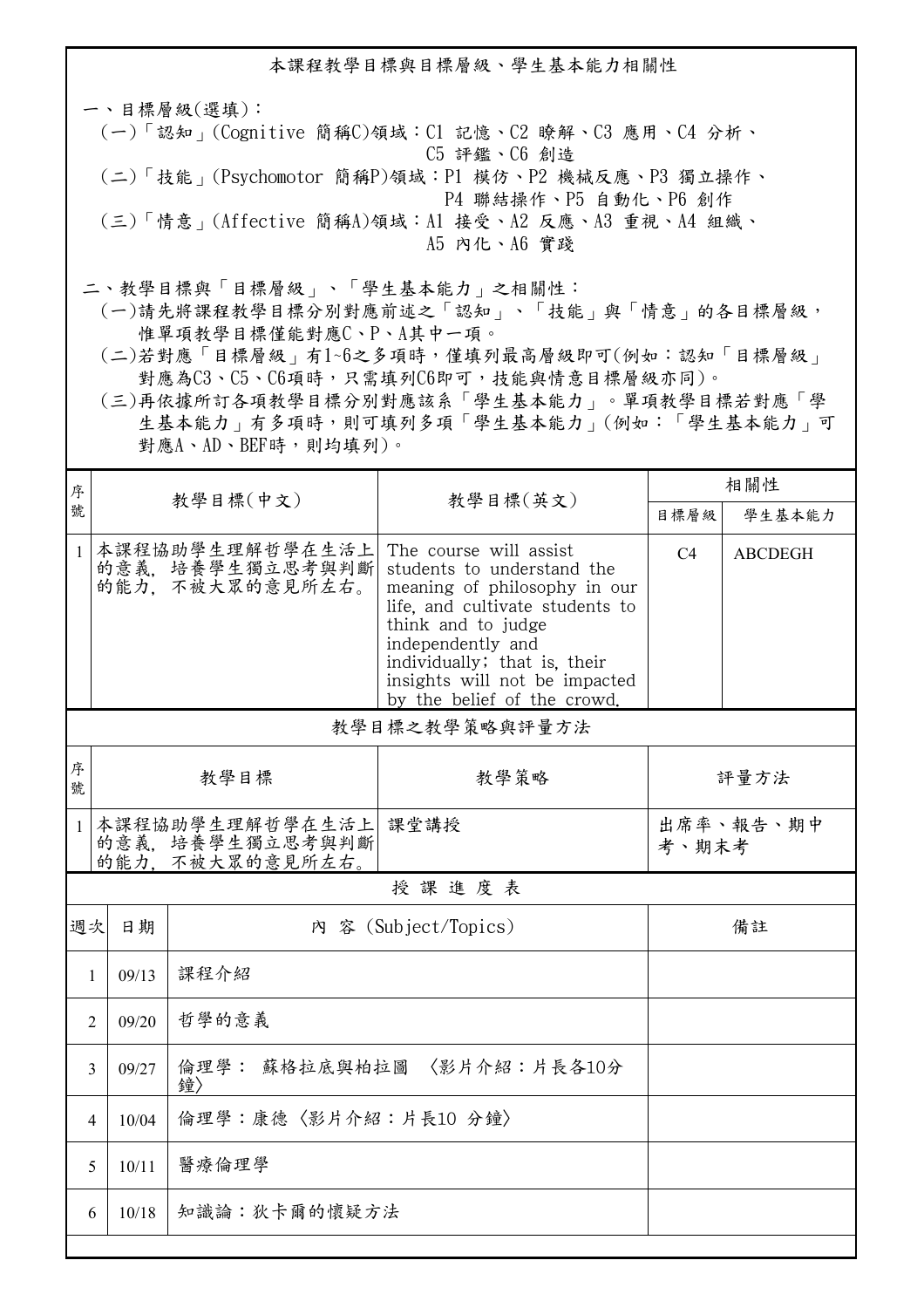| $7\phantom{.0}$                                                                                                                                                                                                                   | 10/25                                                                                       | 知識論:萊布尼茲與理性論                                                                                                                                                                                                                    |  |
|-----------------------------------------------------------------------------------------------------------------------------------------------------------------------------------------------------------------------------------|---------------------------------------------------------------------------------------------|---------------------------------------------------------------------------------------------------------------------------------------------------------------------------------------------------------------------------------|--|
| 8                                                                                                                                                                                                                                 | 11/01                                                                                       | 知識論:休莫與經驗論                                                                                                                                                                                                                      |  |
| 9                                                                                                                                                                                                                                 | 11/08                                                                                       | 知識論:康德對理性論與經驗論爭論的解決                                                                                                                                                                                                             |  |
| 10                                                                                                                                                                                                                                | 11/15                                                                                       | 期中考試週                                                                                                                                                                                                                           |  |
| 11                                                                                                                                                                                                                                | 11/22                                                                                       | 形上學:甚麼是形上學                                                                                                                                                                                                                      |  |
| 12                                                                                                                                                                                                                                | 11/29                                                                                       | 形上學:霍布斯的唯物主義                                                                                                                                                                                                                    |  |
| 13                                                                                                                                                                                                                                | 12/06                                                                                       | 形上學:自由意志與決定論                                                                                                                                                                                                                    |  |
| 14                                                                                                                                                                                                                                | 12/13                                                                                       | 形上學:心與物                                                                                                                                                                                                                         |  |
| 15                                                                                                                                                                                                                                | 12/20                                                                                       | 問題討論:電腦能思考嗎                                                                                                                                                                                                                     |  |
| 16                                                                                                                                                                                                                                | 12/27                                                                                       | 宗教哲學:祁克果與信仰的相遇                                                                                                                                                                                                                  |  |
| 17                                                                                                                                                                                                                                | 01/03                                                                                       | 宗教哲學:我們能否證明神的存在. 以聖多瑪斯為思想<br>主軸                                                                                                                                                                                                 |  |
| 18                                                                                                                                                                                                                                | 01/10                                                                                       | 期末考試週                                                                                                                                                                                                                           |  |
|                                                                                                                                                                                                                                   | 學生必須依以上規定:沒有交作業者以0分計算。<br>修課應<br>沒有參與考試者以0分計算。<br>平時成績包括上課參與討論。<br>注意事項<br>考試方式:open books。 |                                                                                                                                                                                                                                 |  |
|                                                                                                                                                                                                                                   | 教學設備<br>電腦、投影機                                                                              |                                                                                                                                                                                                                                 |  |
| 哲學概論 / Robert Paul Wolff 黃蕾總校閲 臺北市:學富文化. 民90<br>教材課本                                                                                                                                                                              |                                                                                             |                                                                                                                                                                                                                                 |  |
| 參考書籍<br>greece to the twentieth century, London: Routledge $(2001)$<br>York: Harcourt, Brace & World, Inc. (1952)<br>Brace & World, Inc. $(1952)$<br>孫振青,《哲學概論》,唐山出版,民61。<br>張柯圳,《希臘文化哲學》,時英出版社,2002年。<br>孫振青, 《形上學》, 洪葉文化, 民 90。 |                                                                                             | Gunnar Skirbekk and Nils Gilje, A History of Western Thought: from ancient<br>W.T.Jones, The classical mind, a history of western philosophy, 2nd, New<br>W.T. Jones, Kant and the nineteenth century, 2nd. New York: Harcourt, |  |
|                                                                                                                                                                                                                                   | 批改作業<br>2 篇 (本欄位僅適用於所授課程需批改作業之課程教師填寫)<br>篇數                                                 |                                                                                                                                                                                                                                 |  |
| ◆平時考成績:20.0 % ◆期中考成績:30.0 % ◆期末考成績:30.0<br>學期成績<br>◆作業成績: 20.0 %<br>計算方式<br>$\blacklozenge$ 其他〈 〉 :<br>$\frac{0}{6}$                                                                                                              |                                                                                             |                                                                                                                                                                                                                                 |  |
|                                                                                                                                                                                                                                   |                                                                                             |                                                                                                                                                                                                                                 |  |